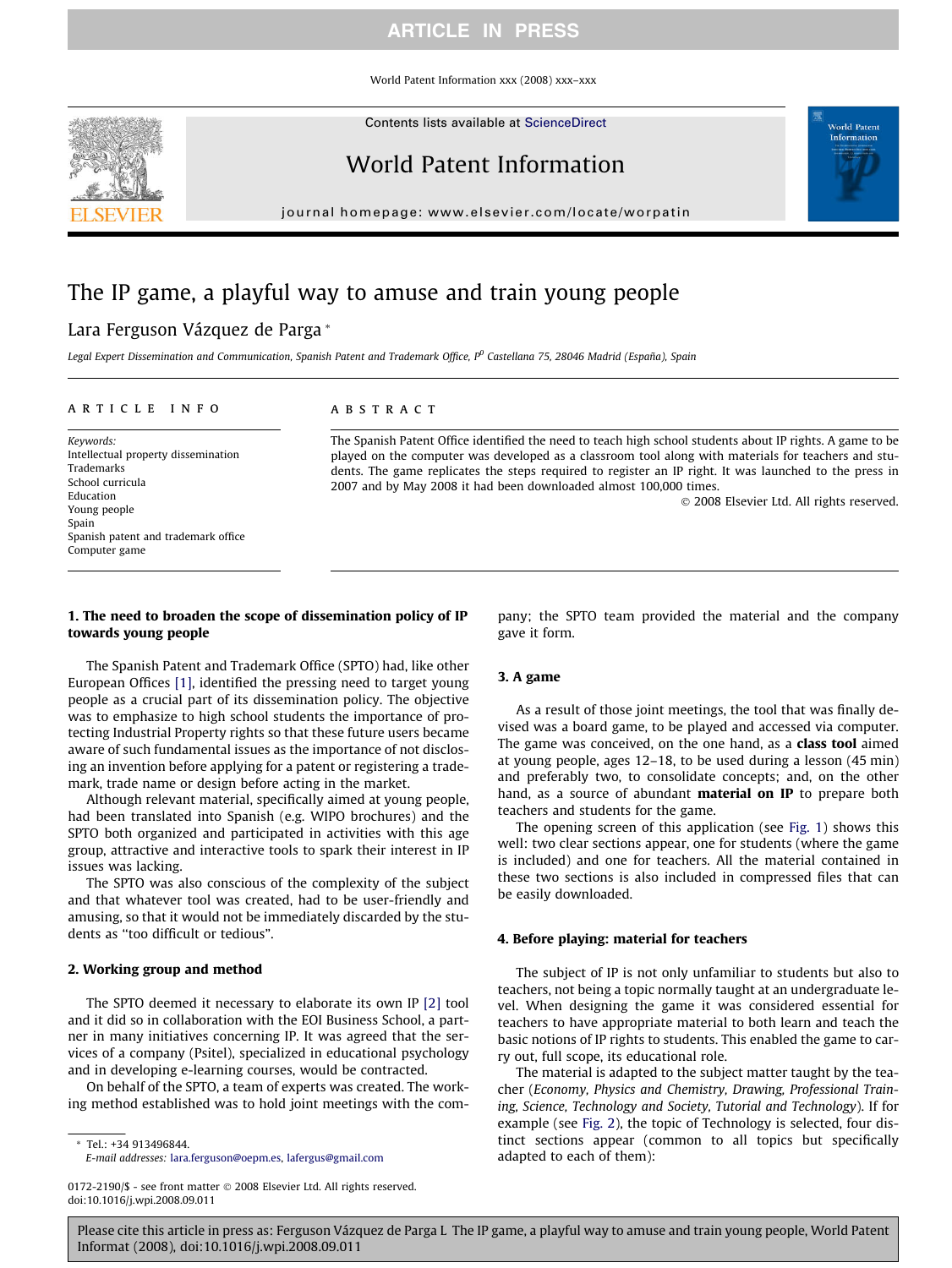#### <span id="page-1-0"></span>2 L. Ferguson Vázquez de Parga /World Patent Information xxx (2008) xxx–xxx



Fig. 1. The opening screen of the application.

- Objectives, established according to the different levels of education (in Spain there is Compulsory Secondary Education (students ages 12–16) and Baccalaureate (students ages 16–18).
- Teacher's Guide, which includes instructions, recommendations and answers to all the material available for students.
- **Learning Material,** containing two PowerPoint<sup>®</sup> presentations on IP rights (basic and advanced) for teachers to use in class.
- Insertion in Curricula, outlines suggestions for teachers on how to incorporate the IP material in their yearly program.

#### 5. Ready to play: material for students

As for students, the three options that exist are:

- The game
- Curious data
- Self-evaluation

#### 5.1. The game

The game, as was stated before, is the star element and the reason for developing this application. Albert Einstein is in charge of welcoming the player, explaining the rules and leading him throughout the game.

#### 5.1.1. Format

The game is inspired by the games of snakes and ladders and Monopoly<sup>®</sup>. The board (see [Fig. 3\)](#page-2-0) is composed of 38 squares divided into different coloured districts, each of which corresponds to an industrial property right (patent, utility model, trademark, trade name [\[3\]](#page-5-0) and industrial designs districts).

#### 5.1.2. Rules of the game

The player starts out with 300 credits and a sealed envelope, virtually handed by Einstein to the player, **containing the IP right** to be registered (see [Fig. 4](#page-2-0)). As the player goes round the 38 squares of the board, s/he has to answer questions on patents, utility models, trademarks, trade names and designs. The aim of the game is to reach the finishing line (the SPTO's headquarters). At that moment, the envelope is opened and the IP right is disclosed. In order to win the game, the player must correctly determine what type of IP right it is and have enough credits to register it.

#### 5.1.3. Structure

The game follows a structure that can be summarized in five points:

- Explanation of the IP right: every time the player falls for the first time in a district, Einstein explains the most salient aspects of each right.
- **Entrance fee:** each time the player falls on a square s/he must always pay a fee.
- Benefits: information is given to the player on the number of credits a player can win for every correct answer.



Fig. 2. The four distinct sections within the topic of technology.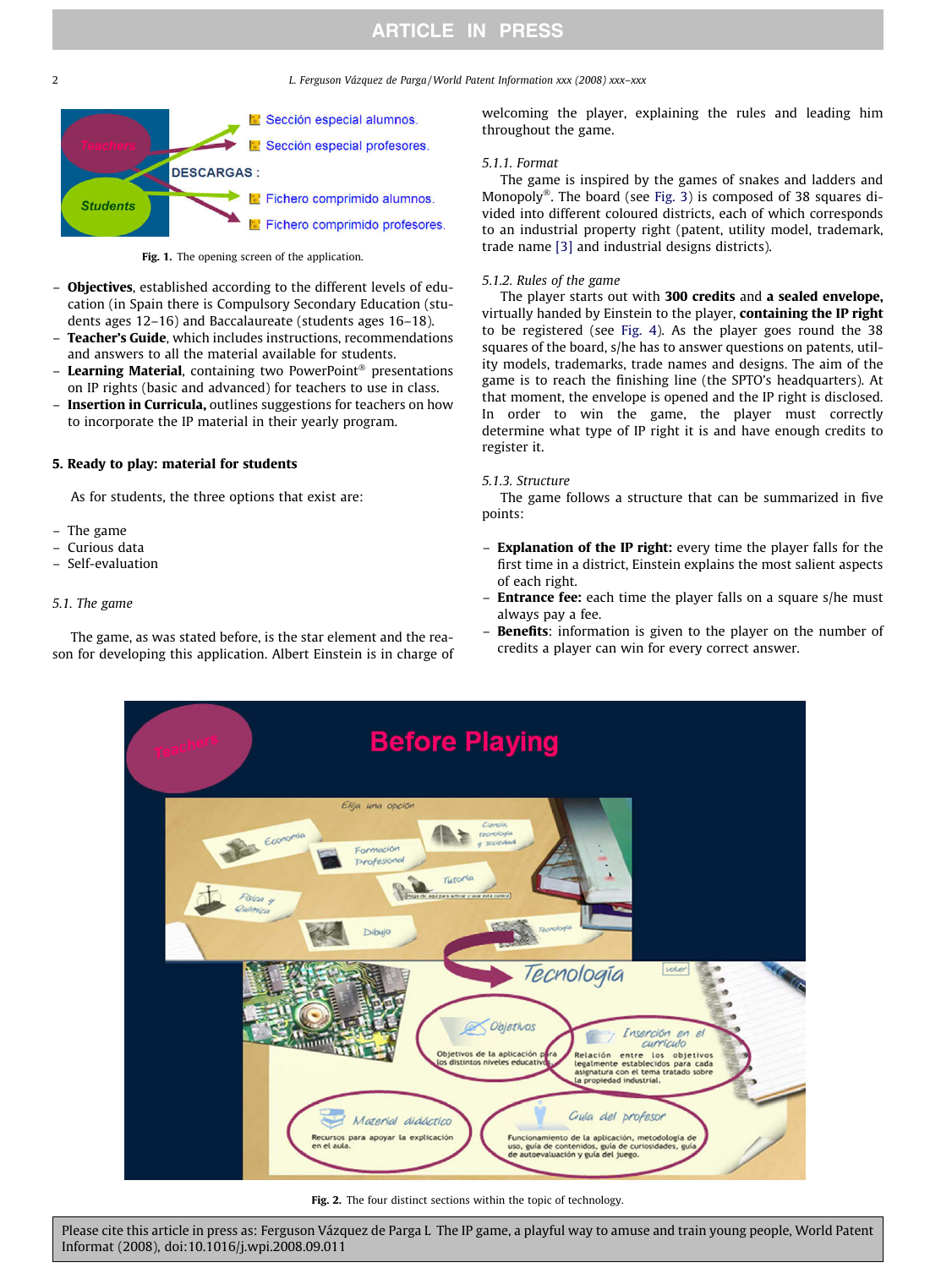<span id="page-2-0"></span>L. Ferguson Vázquez de Parga / World Patent Information xxx (2008) xxx–xxx 3



Fig. 3. The board for the game.

- **Questions:** all related to IP rights- among others, true or false questions, crossword, trademark or design puzzles, deciding whether a product is a patent or utility model, pairing trademarks with products-.The player must find the answers to some questions on the internet. As in the Monopoly®, there are also special squares (lucky, cinema, lottery, prison...) It is important to note that the questions must be answered within a limited time. (see [Fig. 5\)](#page-3-0).
- Results: the screen shows the player's final credit balance after answering questions or completing an activity.

### 5.1.4. Class dynamics

The best way to make use of this computer game is by creating different class groups. As was said before, time is a decisive factor for winning the game. The group that wins is the first one who registers the IP right correctly. The idea is to replicate the real steps involved in registering an IP right. That is why an imitation of an IP right application is produced at the finishing line (SPTO headquarters), which includes the exact time, including seconds.

As can be seen in [Fig. 6](#page-3-0), the player correctly determined that ''Scottex" was a trademark, and had the 500 credits (reaching the finishing line with 755) needed to apply for the trademark.

### 5.2. Curious data and self-evaluation

The two other interesting options for students are: curious data about each of the different IP rights as well as a list of web pages related to IP issues; and self-evaluation which contains basic and advanced tests for the student to assess if they have understood and learnt the key IP concepts.

#### 6. Launch of the game

On March 14th, 2007, the first game on IP issues (see [Fig. 7\)](#page-4-0), was officially presented to the press by the Director of the SPTO, the EOI Business School and a Member of the Ministry of Education, as a didactic tool to increase the awareness of high school students in matters concerning IP rights. A week after, a demonstration of the game before the TV cameras took place in a Madrid high school classroom.



Fig. 4. The player receives a virtual sealed envelope.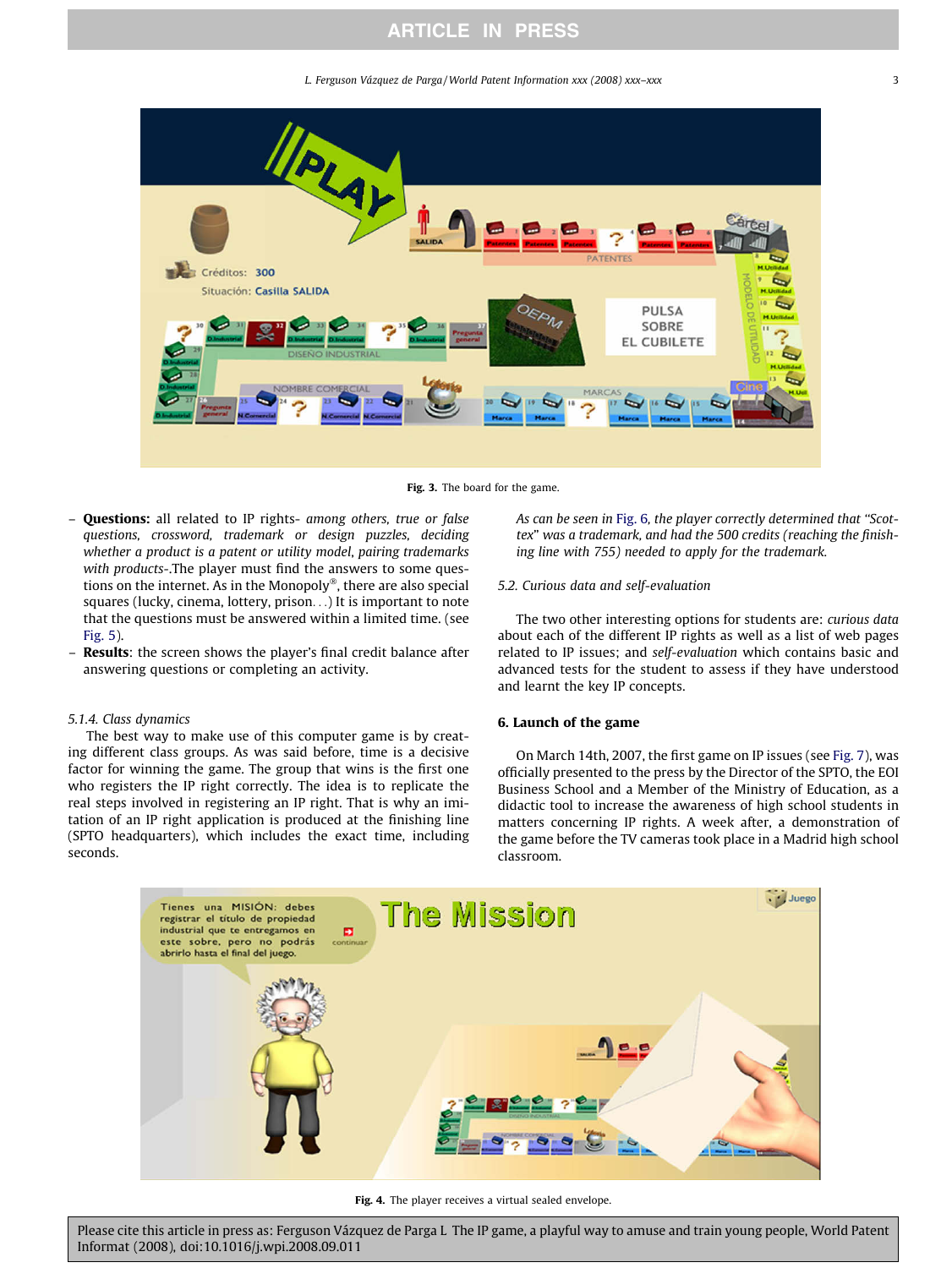<span id="page-3-0"></span>4 L. Ferguson Vázquez de Parga /World Patent Information xxx (2008) xxx–xxx



Fig. 5. The questions must be answered within a limited time.

## 7. Permanent address: the SPTO'S website

The main concern regarding the dissemination of the game was for it to be easily accessed by the largest amount of people. To that end, the SPTO's website ([www.oepm.es](http://www.oepm.es) Section: ''Get to know us- Industrial Property Education and Training") was decided to be the best location and therefore the game's permanent residence.

The number of game downloads shows its success: 57,232 in 2007 and a further 36,531 until May 2008.



Fig. 6. The finishing line.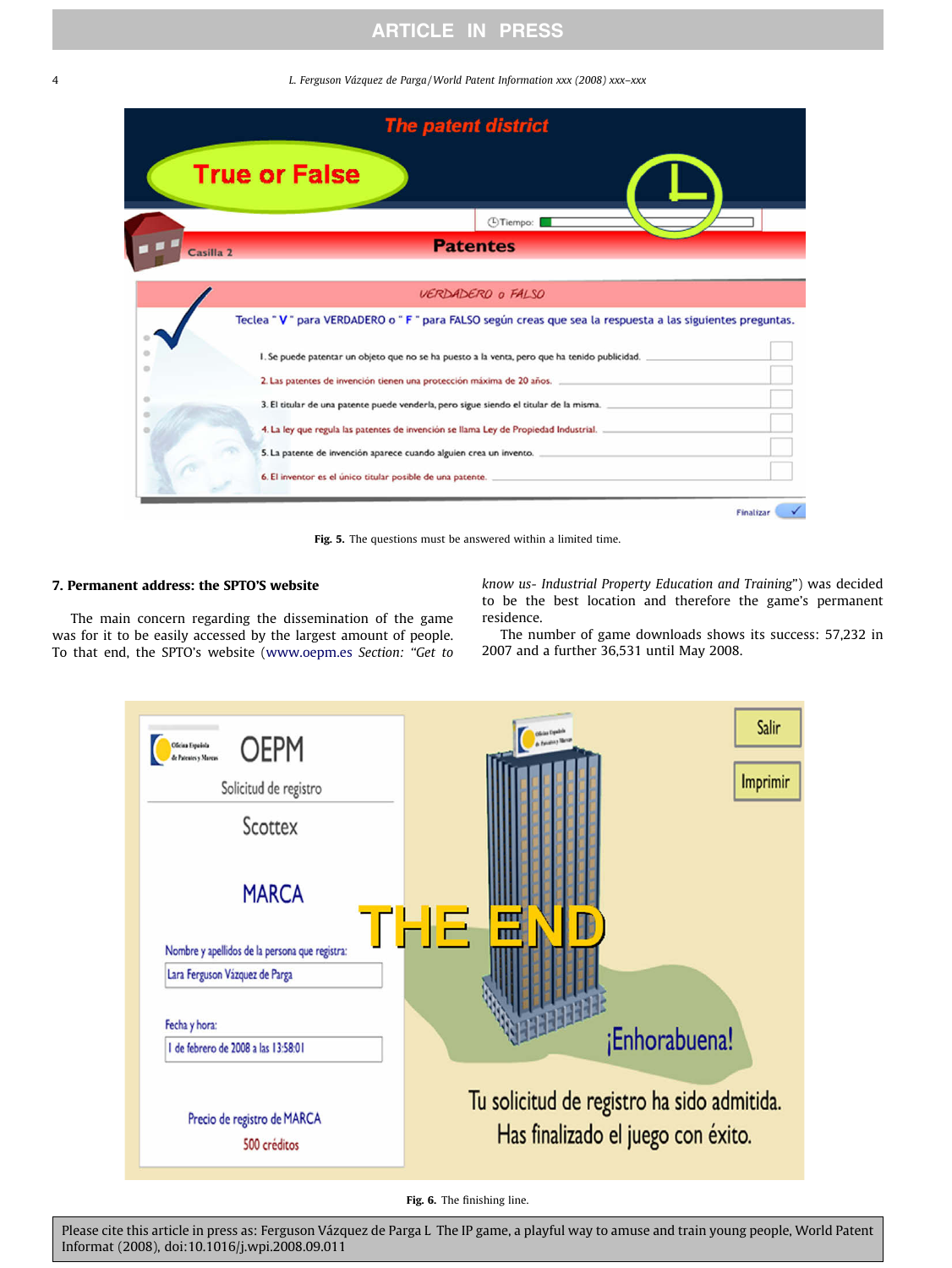L. Ferguson Vázquez de Parga / World Patent Information xxx (2008) xxx–xxx 5

<span id="page-4-0"></span>

Fig. 7. The IP game as officially presented to the press.

### 8. A relevant experience starring: the game, teachers, high school students and an SPTO examiner

In order to prepare for the 2008 Madrid Science Fair, a major science event for children and young people, the SPTO started working with a Madrid high school class of 17 year-old high school students from the technology branch and their drawing and technology teachers. As a starter, an SPTO patent examiner and former high school teacher, gave both teachers and students a class about the most important notions on IP rights. The teachers afterwards, making use of the PowerPoint® presentations downloadable in the section for teachers of the game, reviewed in class all the IP rights. For the students it was vital to understand the concepts well since they were going to be the ones in charge of the stand at the Fair and of playing with the attendees (children, young people and even adults) most of whom would have very little knowledge of IP. This was challenging; it motivated the students to practice in class and at home.

Once at the Fair, they became conscious of how important all their previous work had been as they supported and assisted the players at the large touch screen installed at the stand with the game. (see Fig. 8).

Aside from the fact that this group of students became completely familiar with IP concepts, the number of game downloads from the SPTO's webpage doubled in number after the Science Fair.

## 9. Conclusions

- Young people are a key target group for any IP dissemination policy.
- The tools to be used for attracting their interest in IP issues have to be user-friendly, dynamic and easily accessible via internet.



Fig. 8. The game at the 2008 Madrid Science Fair.

- It is of especial interest, as experience shows, to involve young people in projects where they become the main actors and where knowledge of the subject matter (IP in our case) is a crucial element.
- The IP game has proven to be a very successful tool, as the number of downloads from the SPTO's website shows. It is both an encouraging indication of the positive response from young people as well as of the convenience of following this line of action and developing it further.

### Acknowledgement

This article has been developed from the author's presentation at the PATLIB Conference in May 2008 in Warsaw.